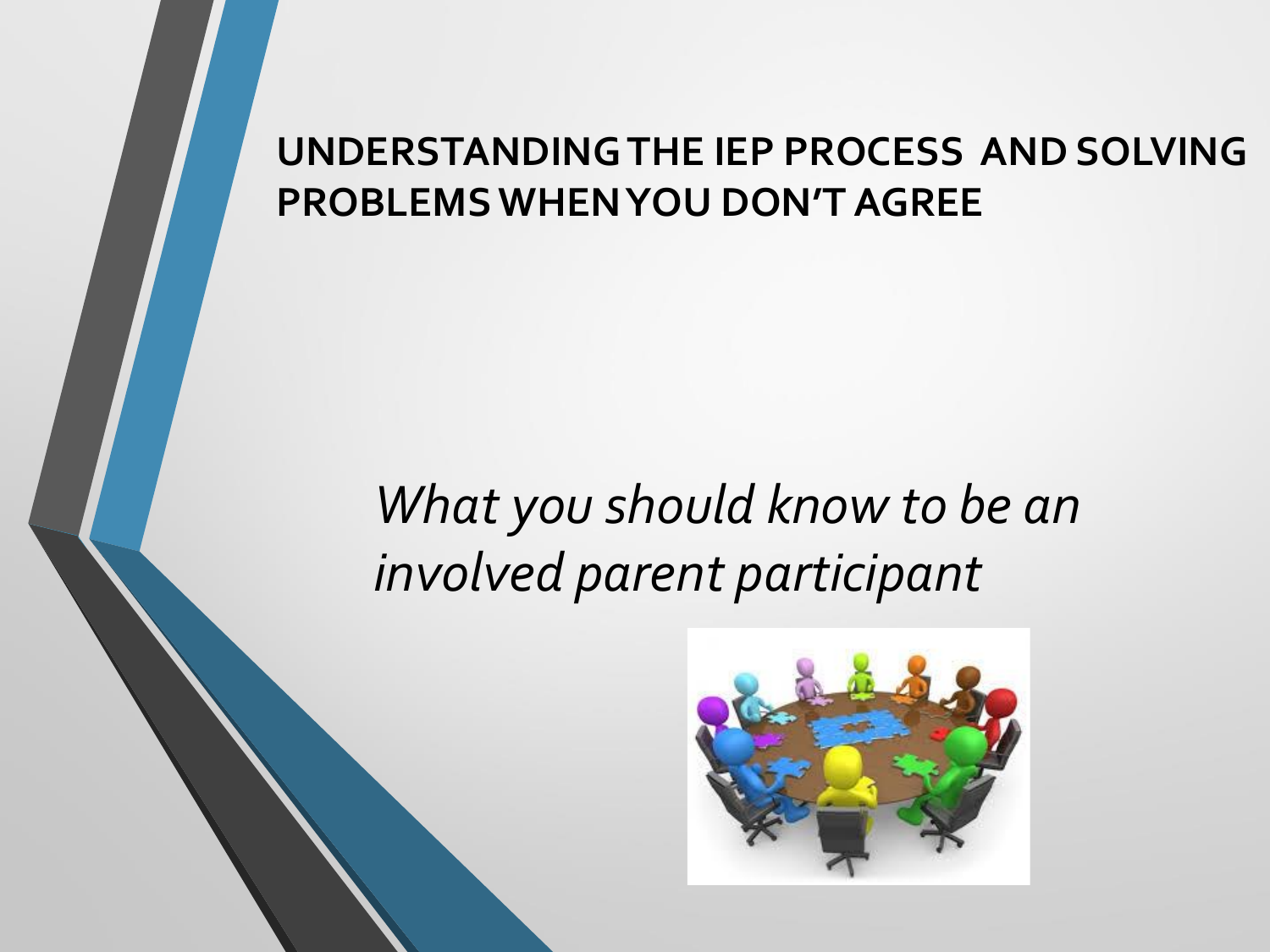# What we will learn about the Individual Education Program (IEP)

- Policies
- IEP Process
- **IEP Document**
- Participation in the IEP
- Solving Problems when you do not agree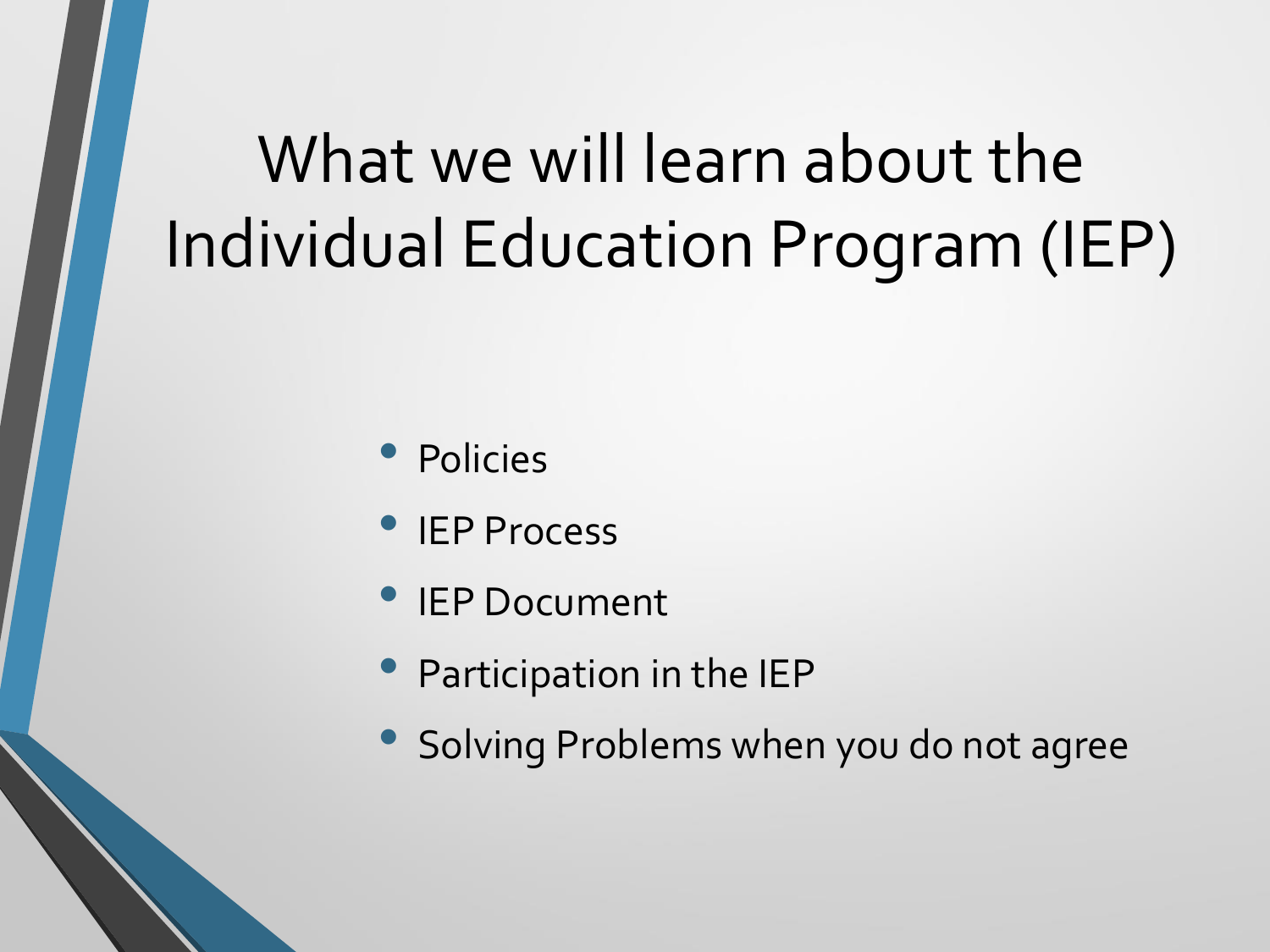# Policies of the IEP

Individuals with **Disabilities** Education Act (IDEA)

- IDEA is a Federal Law
	- Guarantees your child is entitled to a *Free Appropriate Public Education* (FAPE)
	- Your school district must provide *services* to eligible children with disabilities
	- Includes *specially designed instruction* to meet their unique needs (special education)
	- Guarantees you and your child *rights*

#### State and Local Policies

- *Alabama Administrative Code* (AAC)provides law for how Alabama will comply with IDEA and provide special education services
- *Local policies* of your school district can be found in your district handbook/student handbook
- All AAC and Local policies must comply with IDEA
- Find information on www.alsde.edu

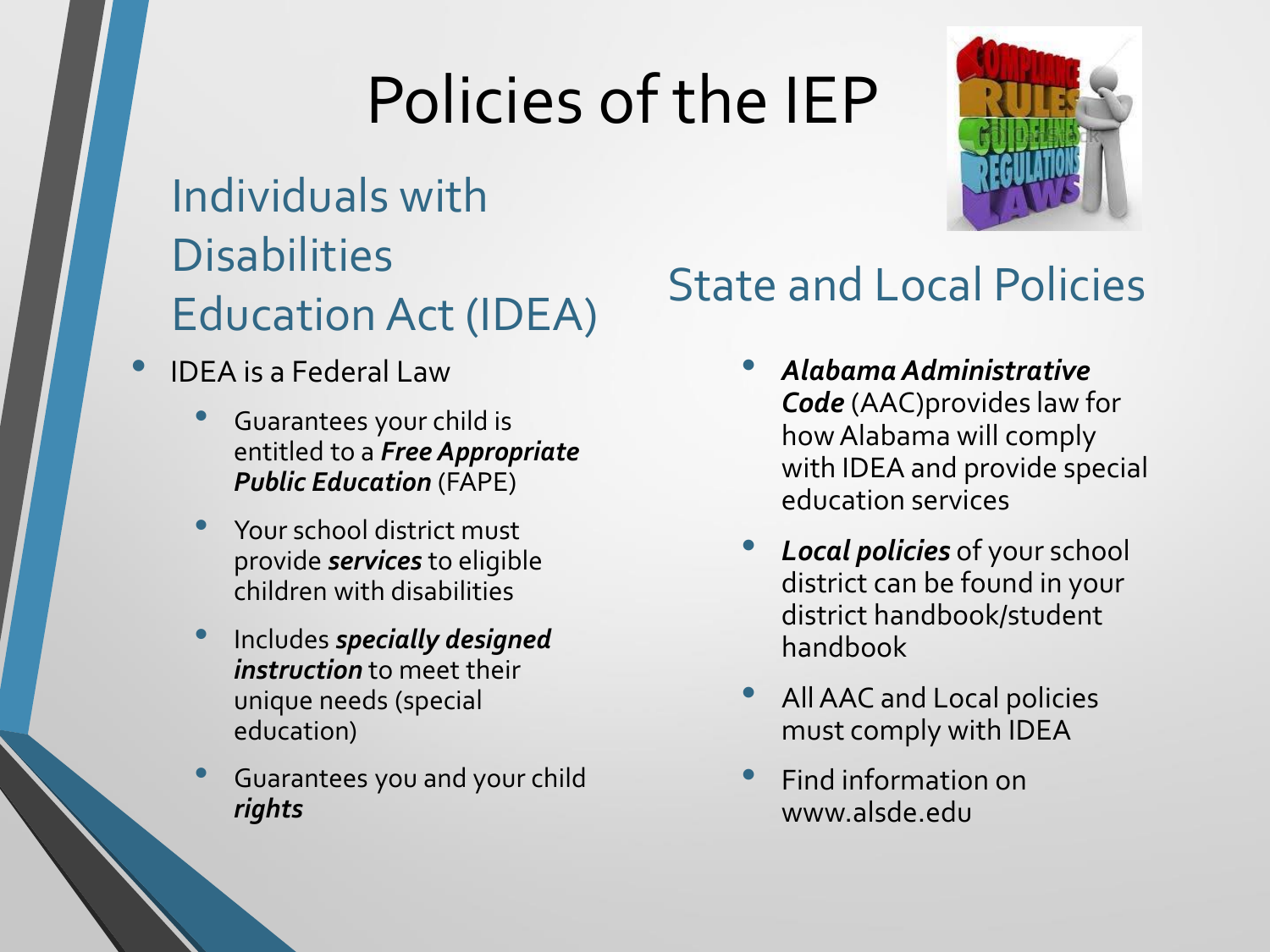

# IEP Process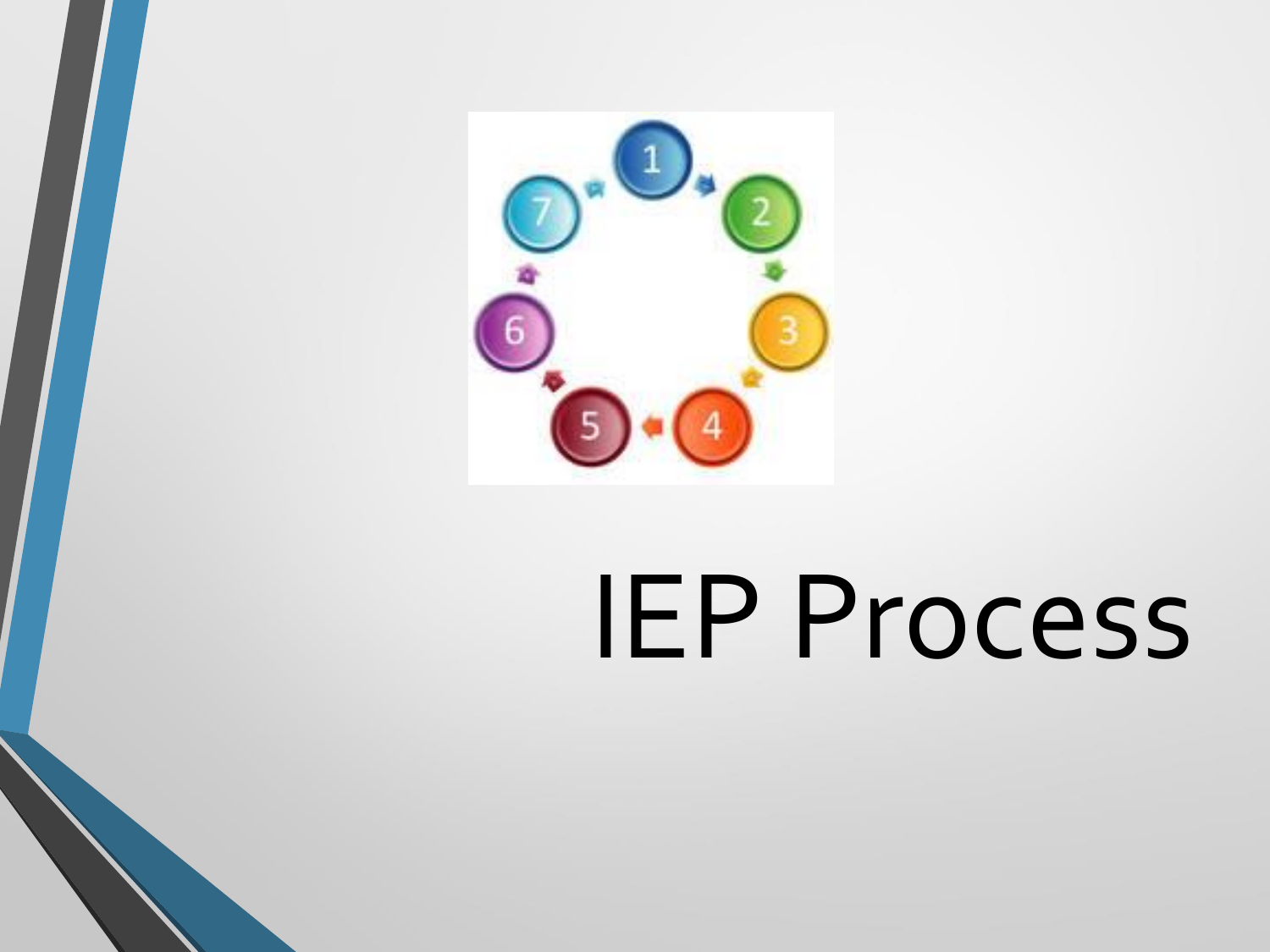# What's Involved in Developing My Child's IEP

• Developing your child's IEP involves two main things:

• The IEP *meeting(s)*, where you, your child (when appropriate), and school staff members together decide on an educational program for your son or daughter, and

• The IEP *document*, which puts the decisions from that meeting in writing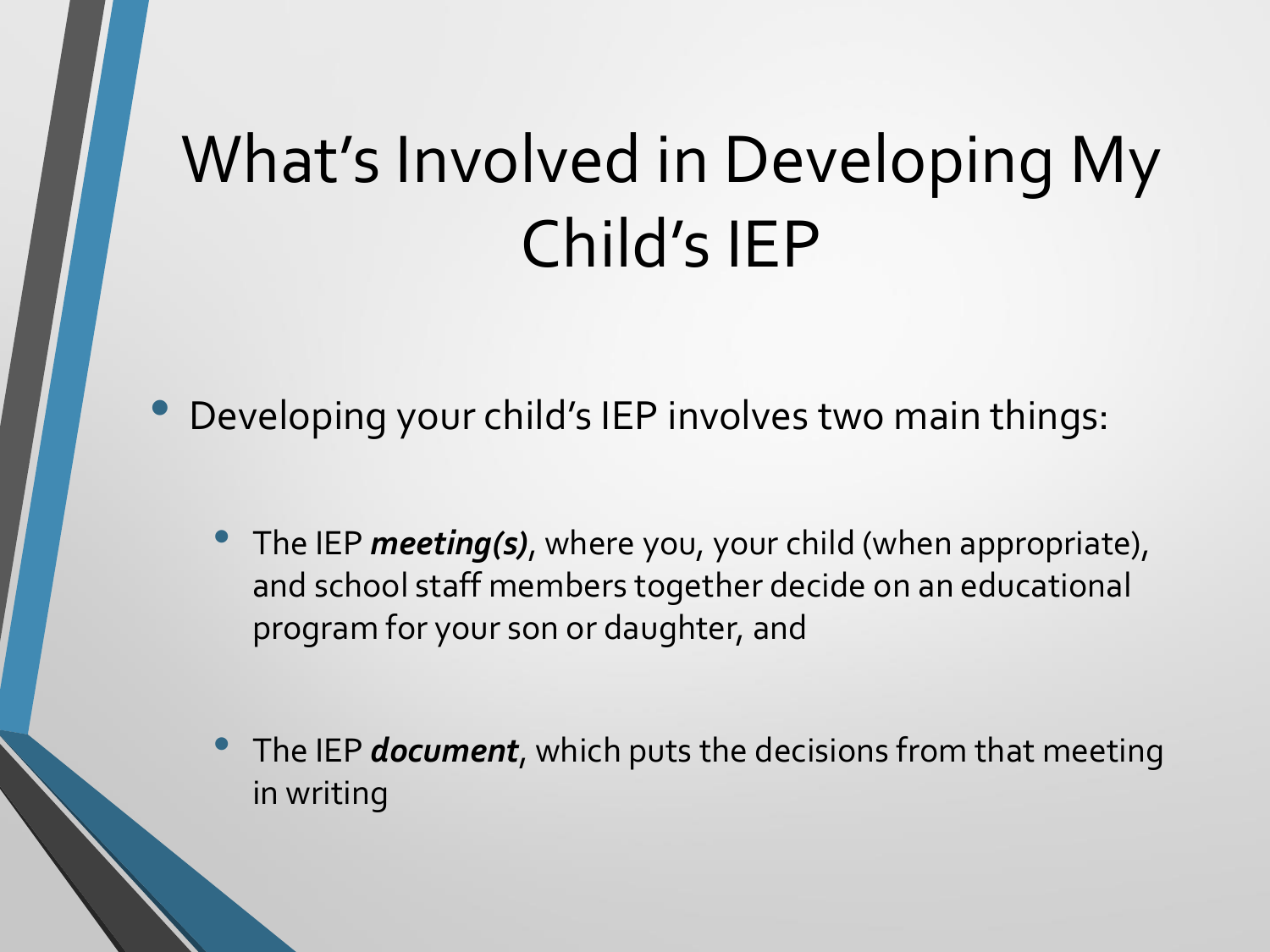# Where and When Do IEP Meetings Take Place?

- You and the school agree on *where and when* to have the IEP meeting.
- You will be told by the school in writing:
	- The *purpose* of the meeting,
	- The *time and place* of the meeting,
	- **Who** will be at the meeting, and
	- That *you may invite other people* who have knowledge or special expertise about your child.
- You must agree to the IEP in writing before the implementation of the IEP.
	- IEP will be *reviewed* at least once a year or more often as needed.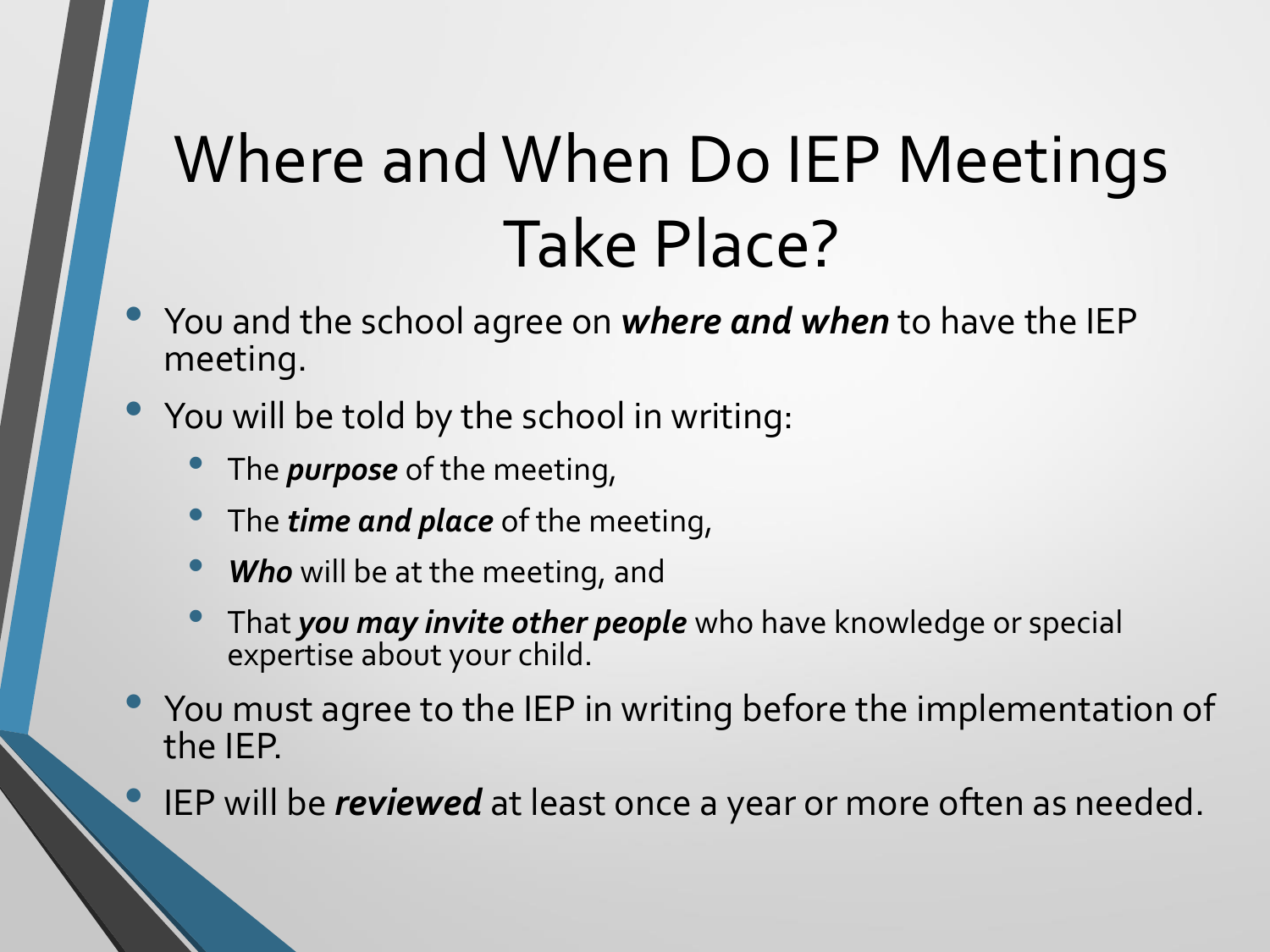### Who Attends the IEP Meeting

#### Required Members

- You the parent
- School Administrator (Local Education Agency Representative)(LEA)
- General Education Teacher
- Special Education Teacher
- Evaluation Personnel
- Your Child (when appropriate)

#### Other Members

- Translators or Interpreters
- Transition Personnel
- Others with Knowledge of Your Child or Special Expertise About Your Child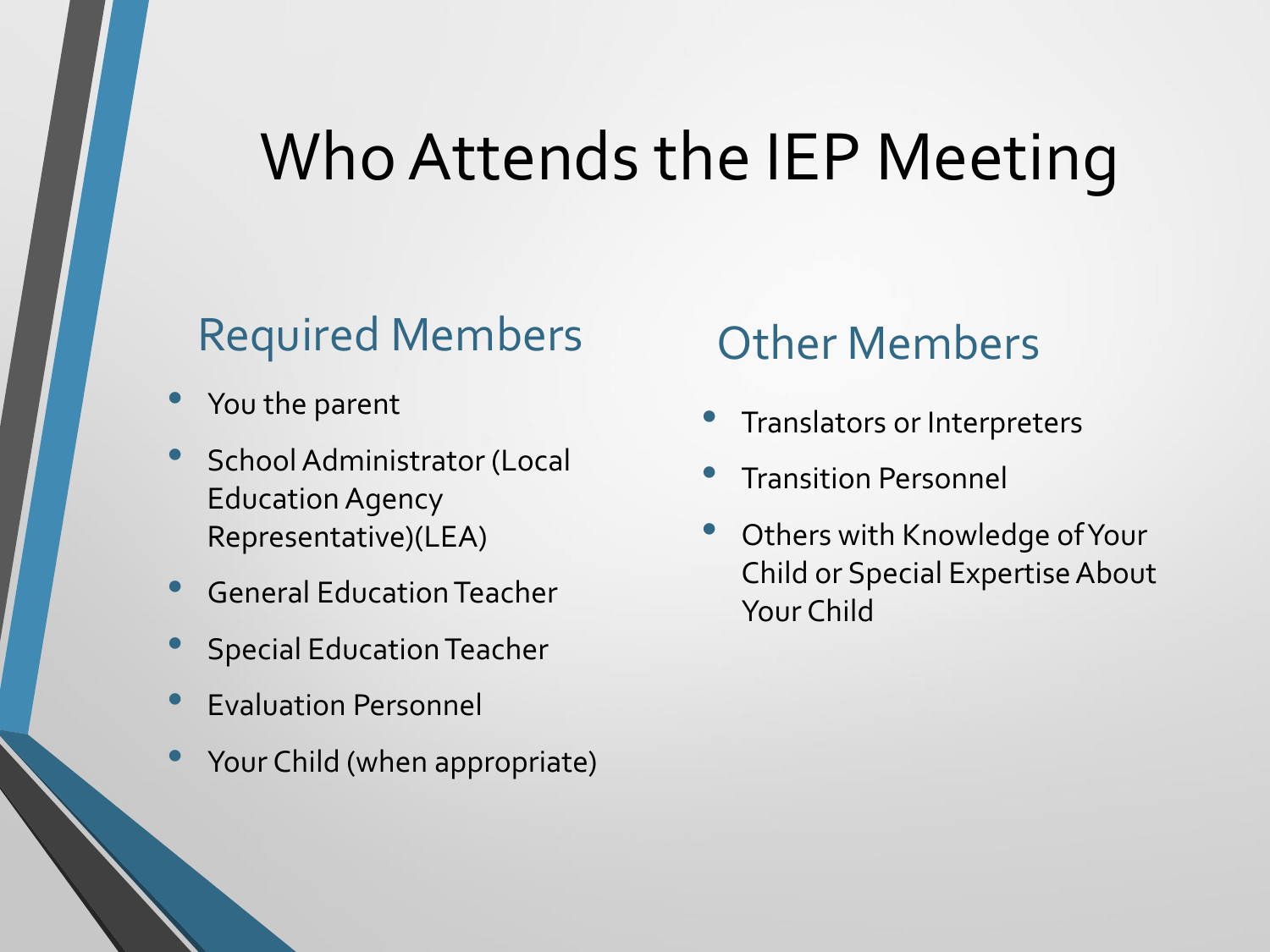# Can Someone Be Excused From the IEP Meeting

- Yes, but written permission is required from the parent and the school
	- **Yes** if their area of curriculum or related service is not going to be discussed or modified at the meeting
	- **Yes** if their area of curriculum or related services is going to be discussed they can provide written input prior to the meeting to members

• Members can also participate by phone if considered necessary.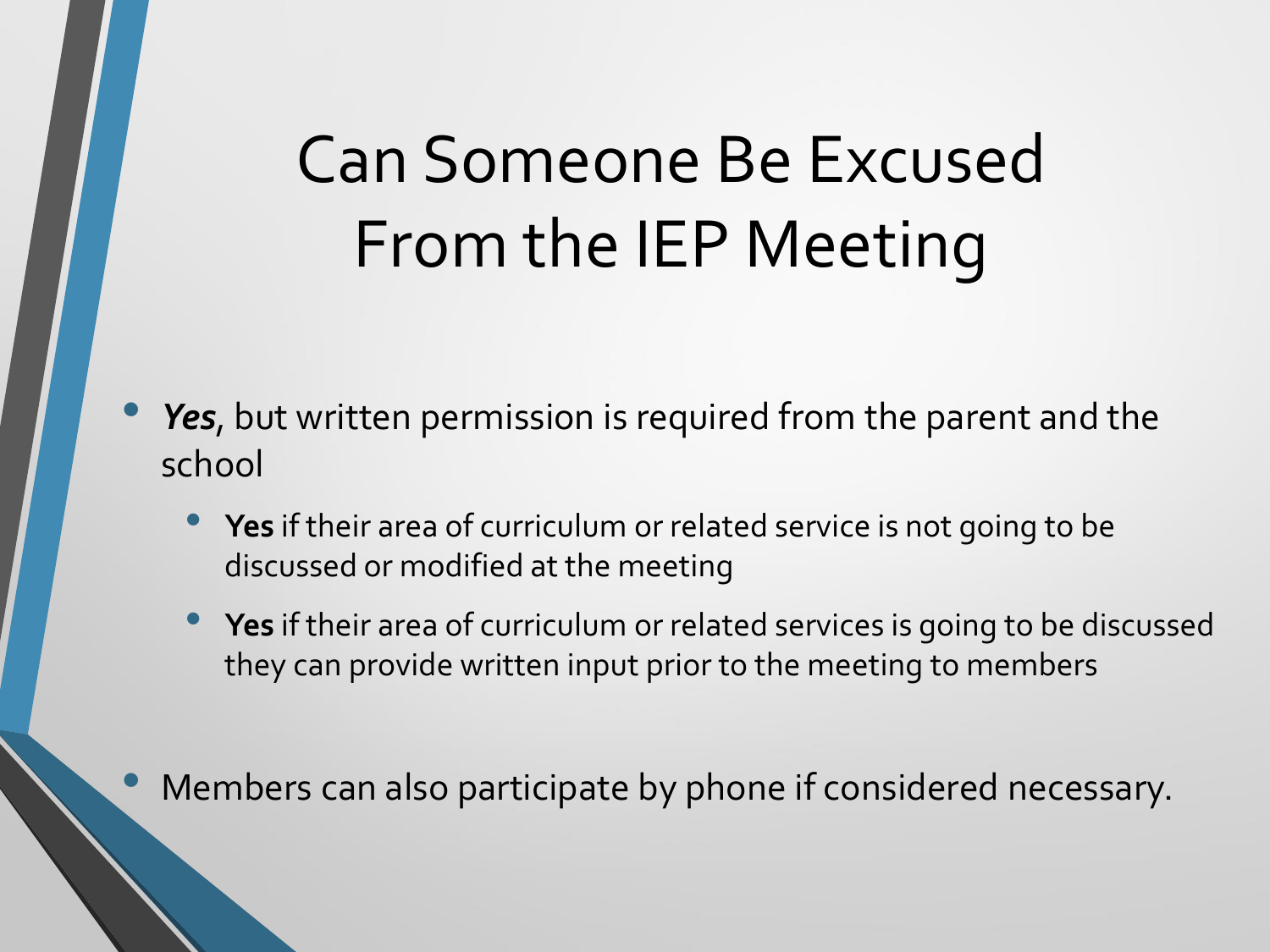#### What Happens At the IEP Meeting

- The IEP team will develop, review, and/or revise the IEP document for your child.
- The IEP team will talk about:
	- Your child's strengths,
	- Your concerns for enhancing your child's education,
	- Results of the most recent evaluation or testing of your child, and
	- Your child's academic, developmental, and functional needs.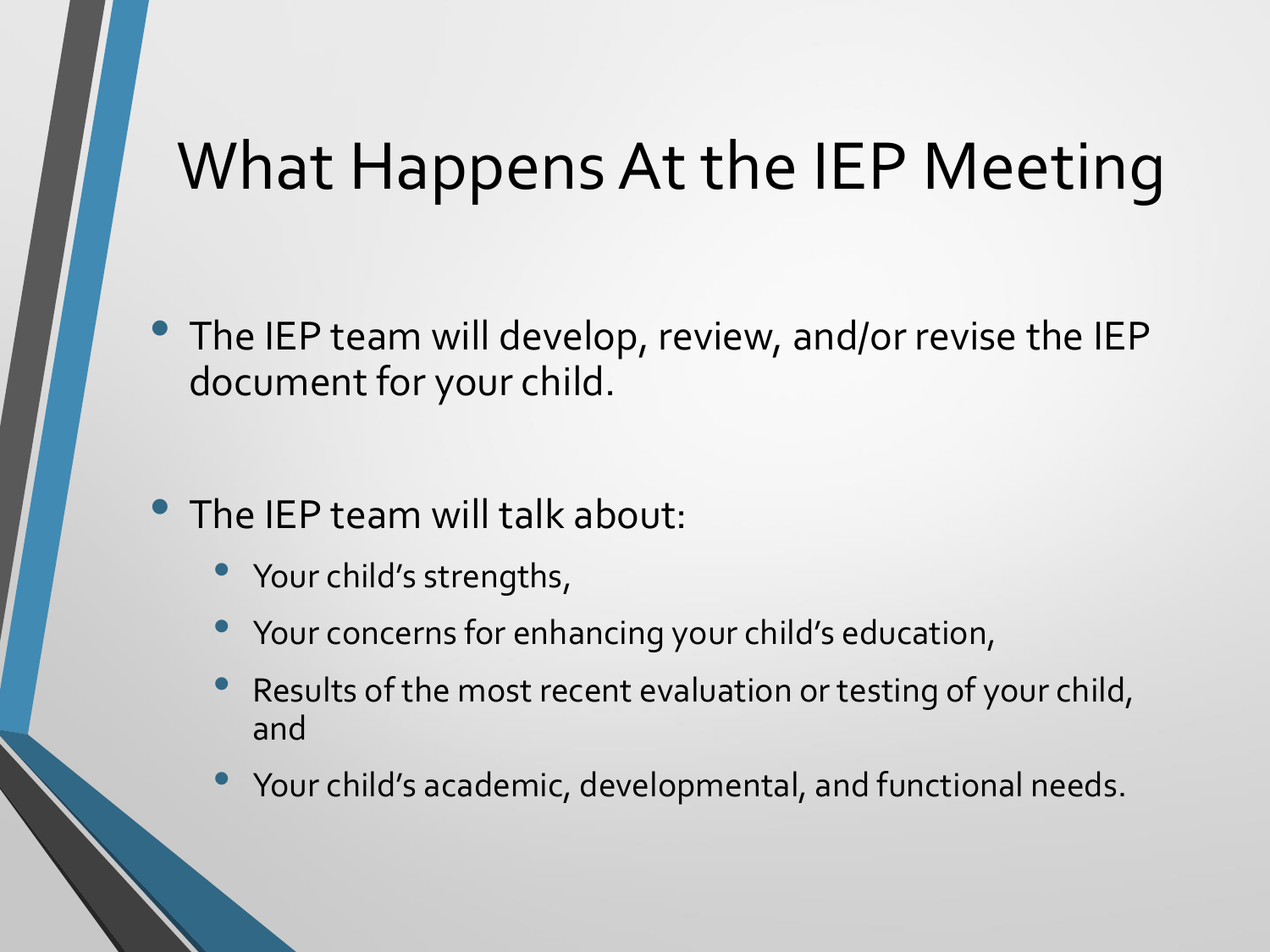### What Happens At the IEP Meeting

- The team will talk about *special factors* or *special consideration:*
	- Does your child have *communication needs*?
	- Does your child need *assistive technology and/or devices*?
	- Does your child have a visual impairment and needs instruction in or the use of *Braille*?
	- Is your child deaf or hard of hearing and has *language and other communication needs*?
	- Does your child have language needs related to his or her IEP because of *limited English proficiency*?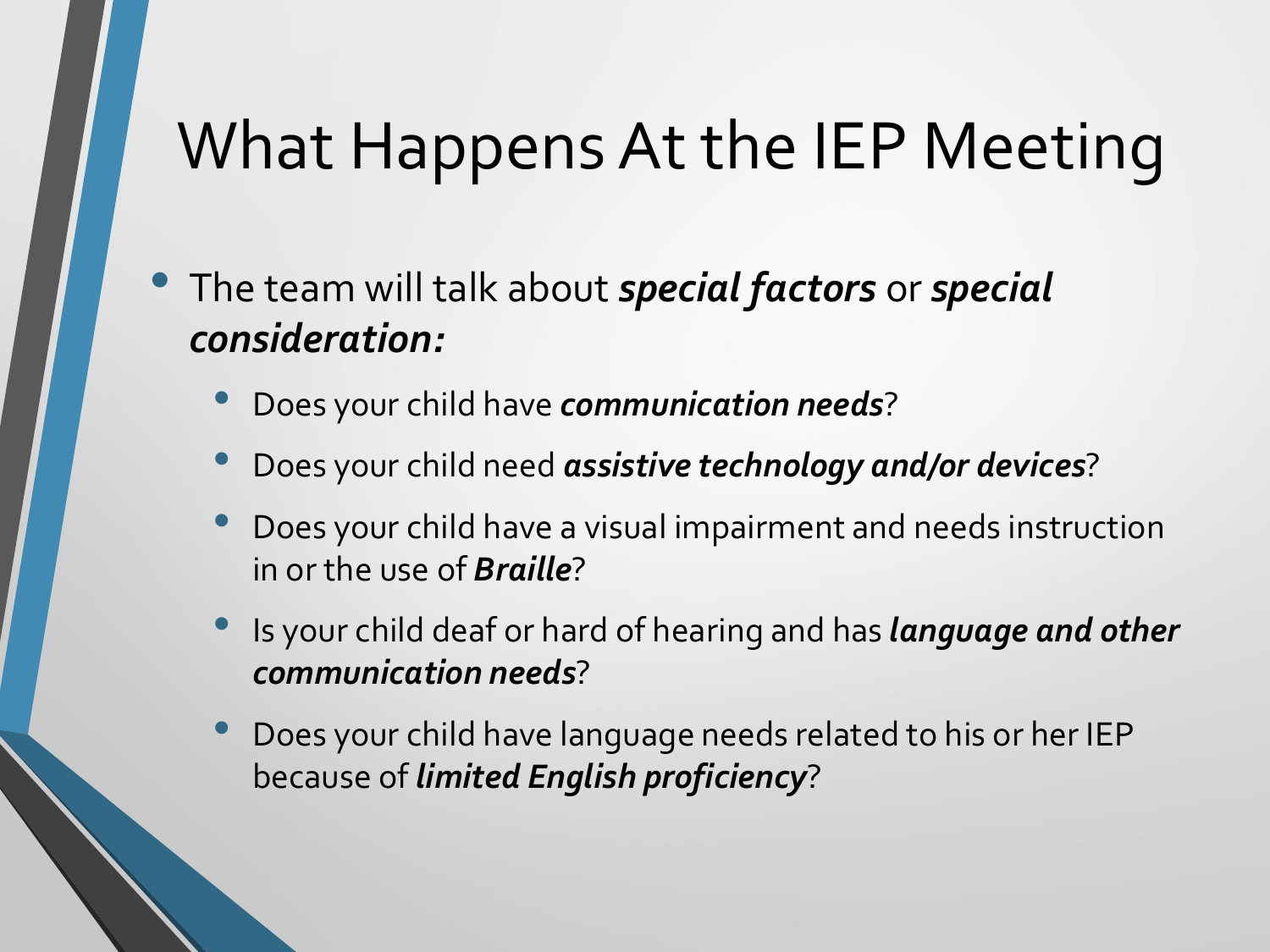#### INDIVIDUALIZED EDUCATION PROGRAM

| <b>DOR</b>                                                                                                                                                                                                                                                                      |        | <b>SCHOOL YEAR</b>                                                                                                      |                                                   | <b>GRADE</b> |  |  |
|---------------------------------------------------------------------------------------------------------------------------------------------------------------------------------------------------------------------------------------------------------------------------------|--------|-------------------------------------------------------------------------------------------------------------------------|---------------------------------------------------|--------------|--|--|
| <b>IEP INITIATION/DURATION DATES</b>                                                                                                                                                                                                                                            |        | <b>FROM</b>                                                                                                             |                                                   | TO           |  |  |
| This IEP will be implemented during the regular school term unless noted in extended school year services.                                                                                                                                                                      |        |                                                                                                                         |                                                   |              |  |  |
| <b>EXTENDED SCHOOL YEAR SERVICES (ESY)</b><br>The IEP Team has considered, for the child, based on AAC 290-8-9.05(6)(9), if ESY services are necessary for the<br>provision of FAPE.<br>ESY services will be provided:                                                          | $\Box$ |                                                                                                                         | ESY services are not necessary for the child: [1] |              |  |  |
|                                                                                                                                                                                                                                                                                 |        | STUDENT PROFILE - WILL INCLUDE GENERAL STATEMENTS REGARDING:                                                            |                                                   |              |  |  |
| Strengths of the student-                                                                                                                                                                                                                                                       |        |                                                                                                                         |                                                   |              |  |  |
| Include information regarding the student's strengths in academic and functional areas.                                                                                                                                                                                         |        |                                                                                                                         |                                                   |              |  |  |
|                                                                                                                                                                                                                                                                                 |        |                                                                                                                         |                                                   |              |  |  |
|                                                                                                                                                                                                                                                                                 |        |                                                                                                                         |                                                   |              |  |  |
| Parental concerns for enhancing the education -                                                                                                                                                                                                                                 |        |                                                                                                                         |                                                   |              |  |  |
| Include all information regarding the parental concerns for enhancing the education of their child.                                                                                                                                                                             |        |                                                                                                                         |                                                   |              |  |  |
|                                                                                                                                                                                                                                                                                 |        |                                                                                                                         |                                                   |              |  |  |
|                                                                                                                                                                                                                                                                                 |        |                                                                                                                         |                                                   |              |  |  |
| Student Preferences and/or Interests -                                                                                                                                                                                                                                          |        |                                                                                                                         |                                                   |              |  |  |
| This area includes information obtained from parent, teacher(s), and the student regarding preferences and interests.<br>Include all information concerning student preferences and/or interests including transition information.                                              |        |                                                                                                                         |                                                   |              |  |  |
|                                                                                                                                                                                                                                                                                 |        |                                                                                                                         |                                                   |              |  |  |
|                                                                                                                                                                                                                                                                                 |        |                                                                                                                         |                                                   |              |  |  |
| Results of the most recent evaluations -                                                                                                                                                                                                                                        |        |                                                                                                                         |                                                   |              |  |  |
| Include all information concerning evaluation results. This information should be written in meaningful terms so that                                                                                                                                                           |        |                                                                                                                         |                                                   |              |  |  |
| the parent and service providers have a clear understanding of the evaluation results.                                                                                                                                                                                          |        |                                                                                                                         |                                                   |              |  |  |
|                                                                                                                                                                                                                                                                                 |        |                                                                                                                         |                                                   |              |  |  |
| The academic, developmental, and functional needs of the student-                                                                                                                                                                                                               |        |                                                                                                                         |                                                   |              |  |  |
|                                                                                                                                                                                                                                                                                 |        |                                                                                                                         |                                                   |              |  |  |
|                                                                                                                                                                                                                                                                                 |        | Include all information concerning how the student's disability affects his/her involvement and progress in the general |                                                   |              |  |  |
|                                                                                                                                                                                                                                                                                 |        |                                                                                                                         |                                                   |              |  |  |
|                                                                                                                                                                                                                                                                                 |        |                                                                                                                         |                                                   |              |  |  |
| education curriculum, and, for preschool age children, how the disability affects his/her participation in age-appropriate<br>activities.                                                                                                                                       |        |                                                                                                                         |                                                   |              |  |  |
|                                                                                                                                                                                                                                                                                 |        |                                                                                                                         |                                                   |              |  |  |
|                                                                                                                                                                                                                                                                                 |        |                                                                                                                         |                                                   |              |  |  |
|                                                                                                                                                                                                                                                                                 |        |                                                                                                                         |                                                   |              |  |  |
|                                                                                                                                                                                                                                                                                 |        |                                                                                                                         |                                                   |              |  |  |
| $Other -$<br>Include any information pertinent to the development of the IEP that was not included anywhere else on the<br>Student Profile page.<br>For the child transitioning from EI to Preschool, justify if the IEP will not be implemented on the child's 3 <sup>rd</sup> |        |                                                                                                                         |                                                   |              |  |  |
| birthday-<br>This should only be completed if the child is not being served under IDEA on the child's third birthday. (e.g., if a child's                                                                                                                                       |        |                                                                                                                         |                                                   |              |  |  |

ALSDE Approved Feb. 2017

# IEP Document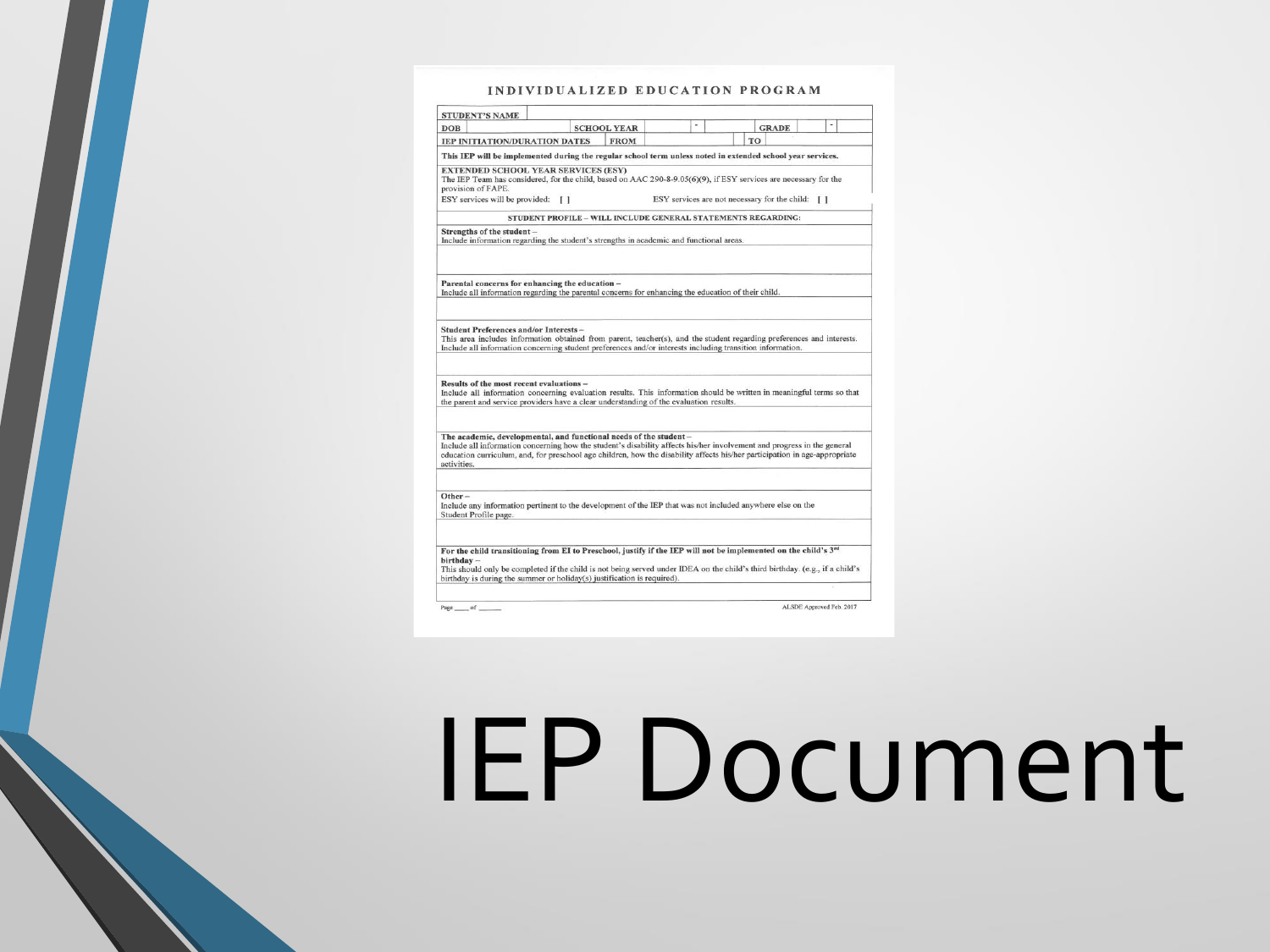### IEP Document Parts

- Extended School Year Consideration
- **Student Profile**
- Special Instructional Factors
- **Transportation**
- Nonacademic and Extracurricular Activities
- Parent Progress Reporting
- **Transition**
- Present Level of Academic Achievement and Functional Performance
- Measureable Annual Goals
- Types of Evaluations for Goals
- Benchmarks for Extended Standards
- Special Education and Related Service(s)
- Transfer of Rights
- Least Restrictive Environment
- Copy of IEP
- Copy of Special Education Rights
- People in Attendance and Participation
- Information from People Not in Attendance

Other Parts

- Selecting the Most Appropriate Pathway to Graduation (Transition)
- Modification or Accommodation on District and State Testing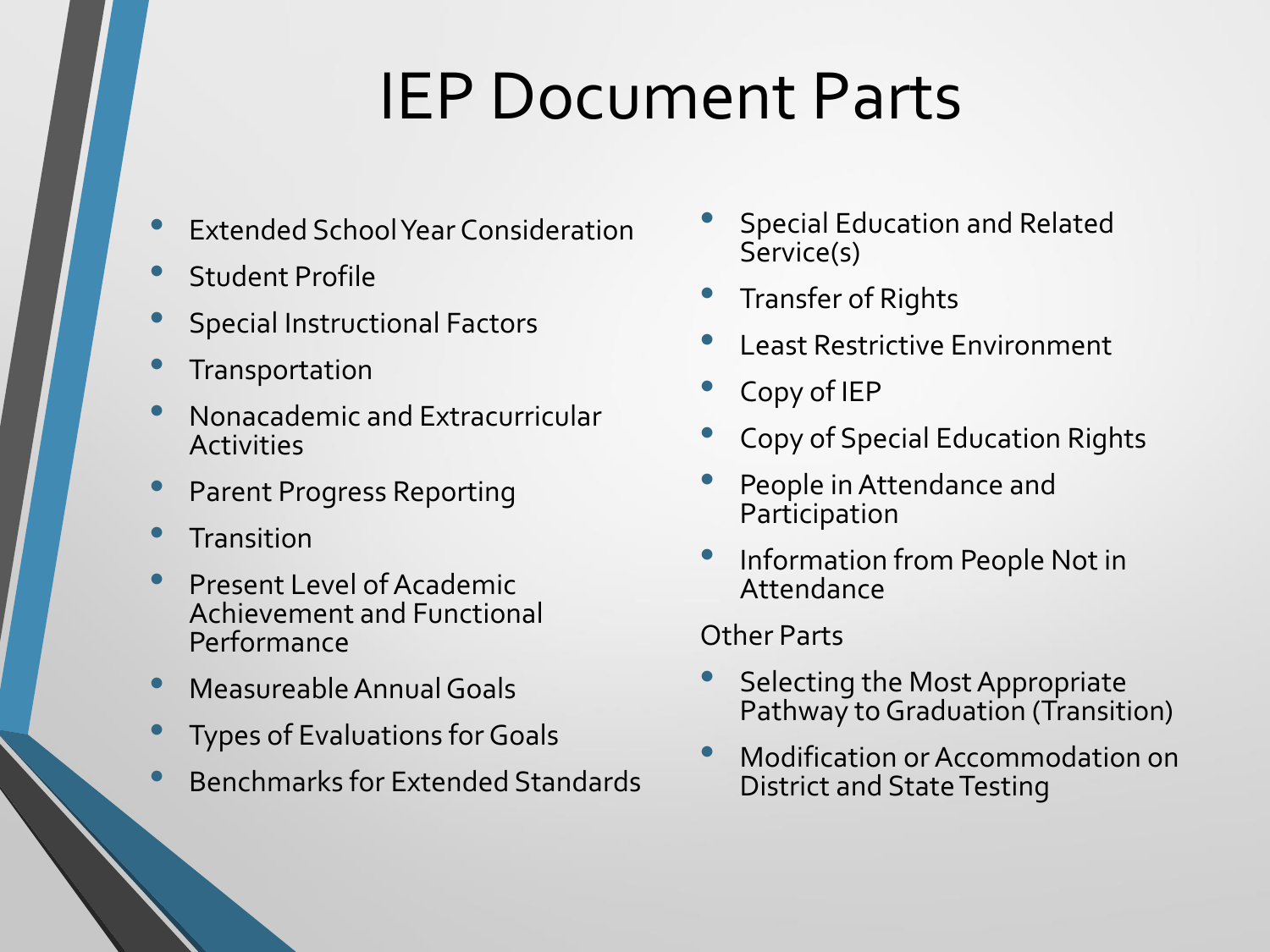# Participating in the IEP Meeting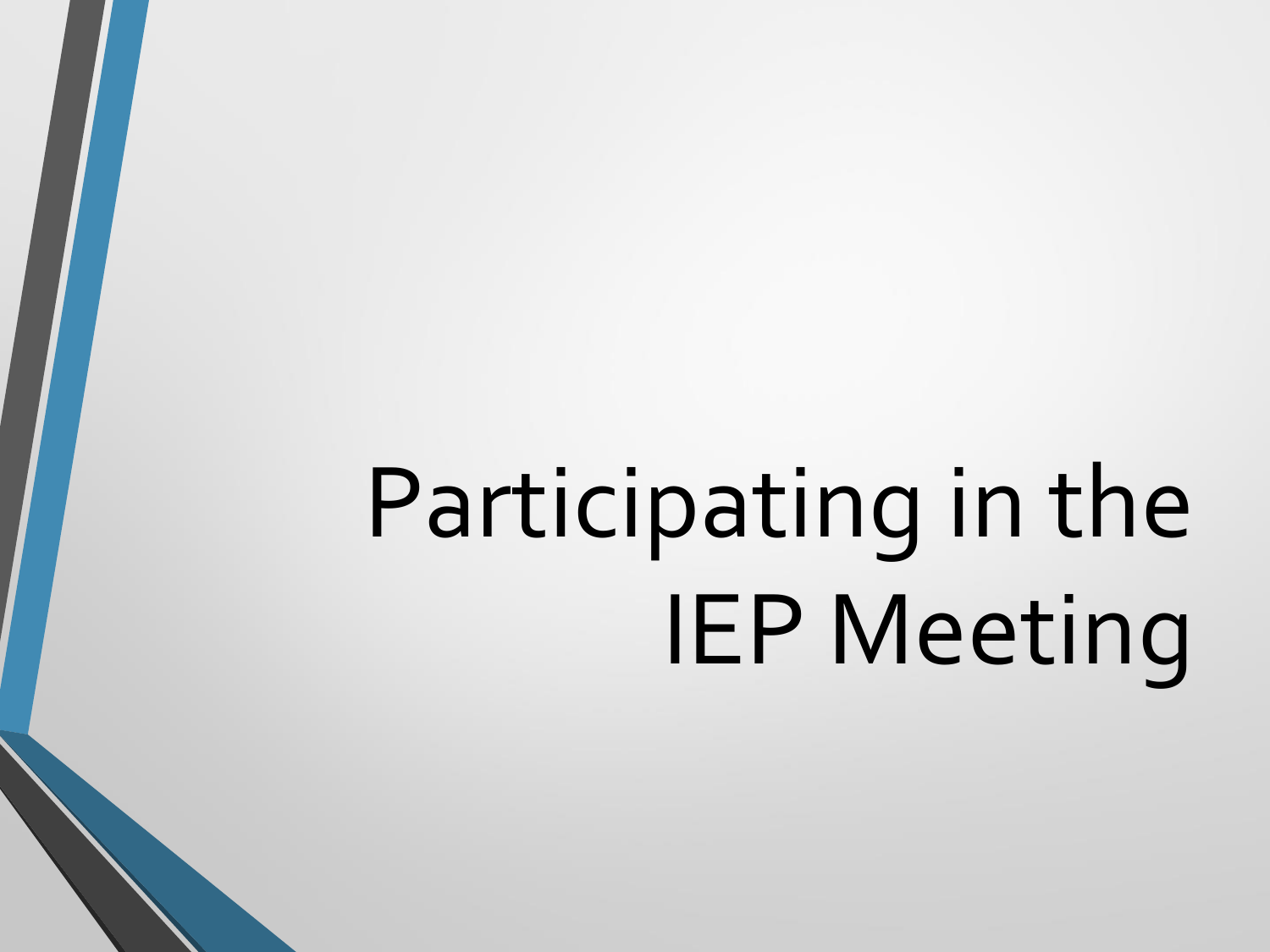## What To Do Before the Meeting

- Sign and return the meeting notice
- Review the information on your child
- Talk with your child about the upcoming IEP meeting
- Think about your child's involvement in general education classes
- Prepare your child to participate in the meeting
- Think and share about all the strengths of your child
- Be proactive and write a letter to your child's teacher about your requests and concerns
- Have a conversation about how your child's progress has been affected through the pandemic and what supports or instruction is needed to address loss or new issues
- Request a DRAFT IEP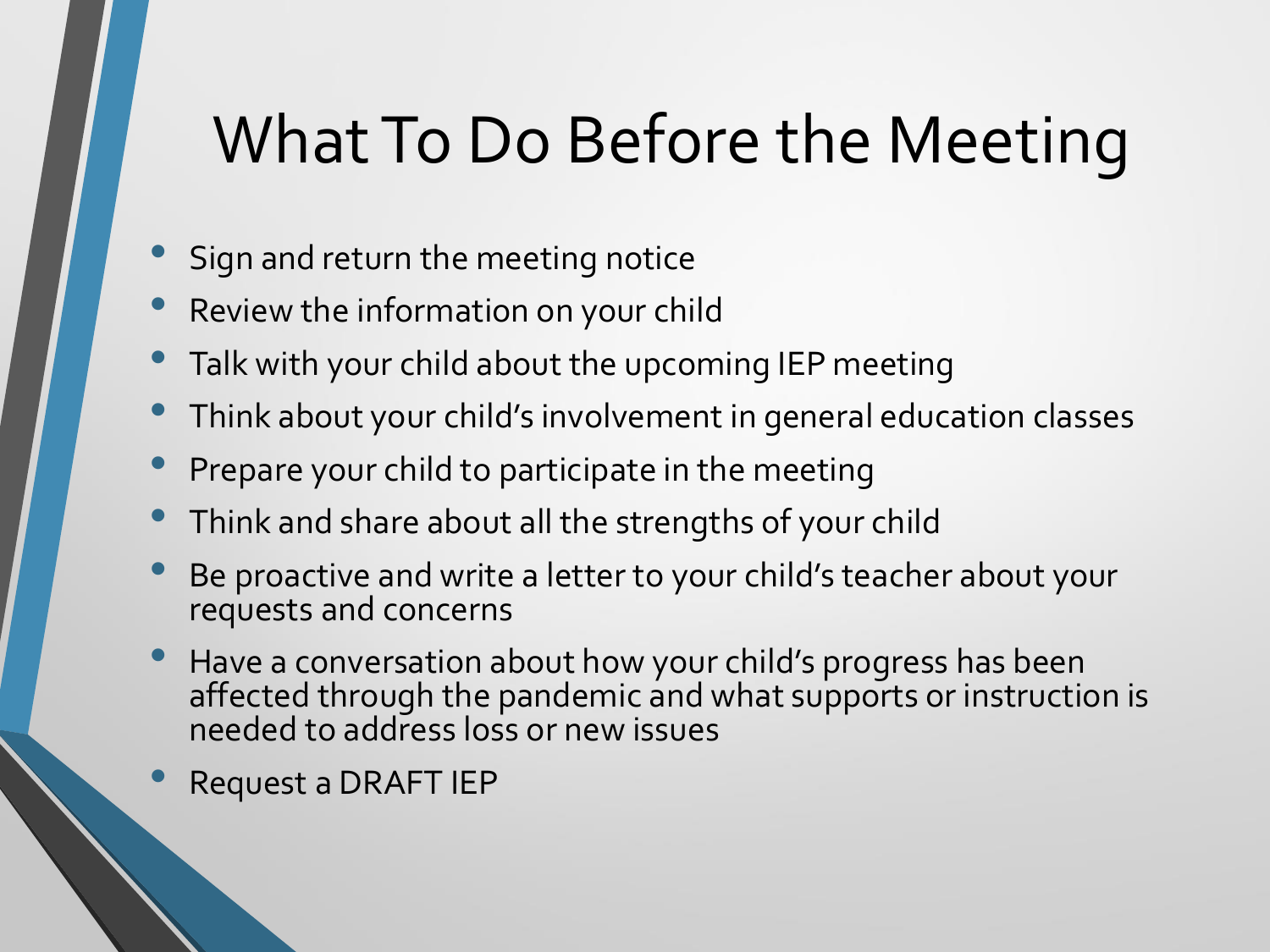#### What to Do During the Meeting

**•Stay focused •Ask questions** •Be thorough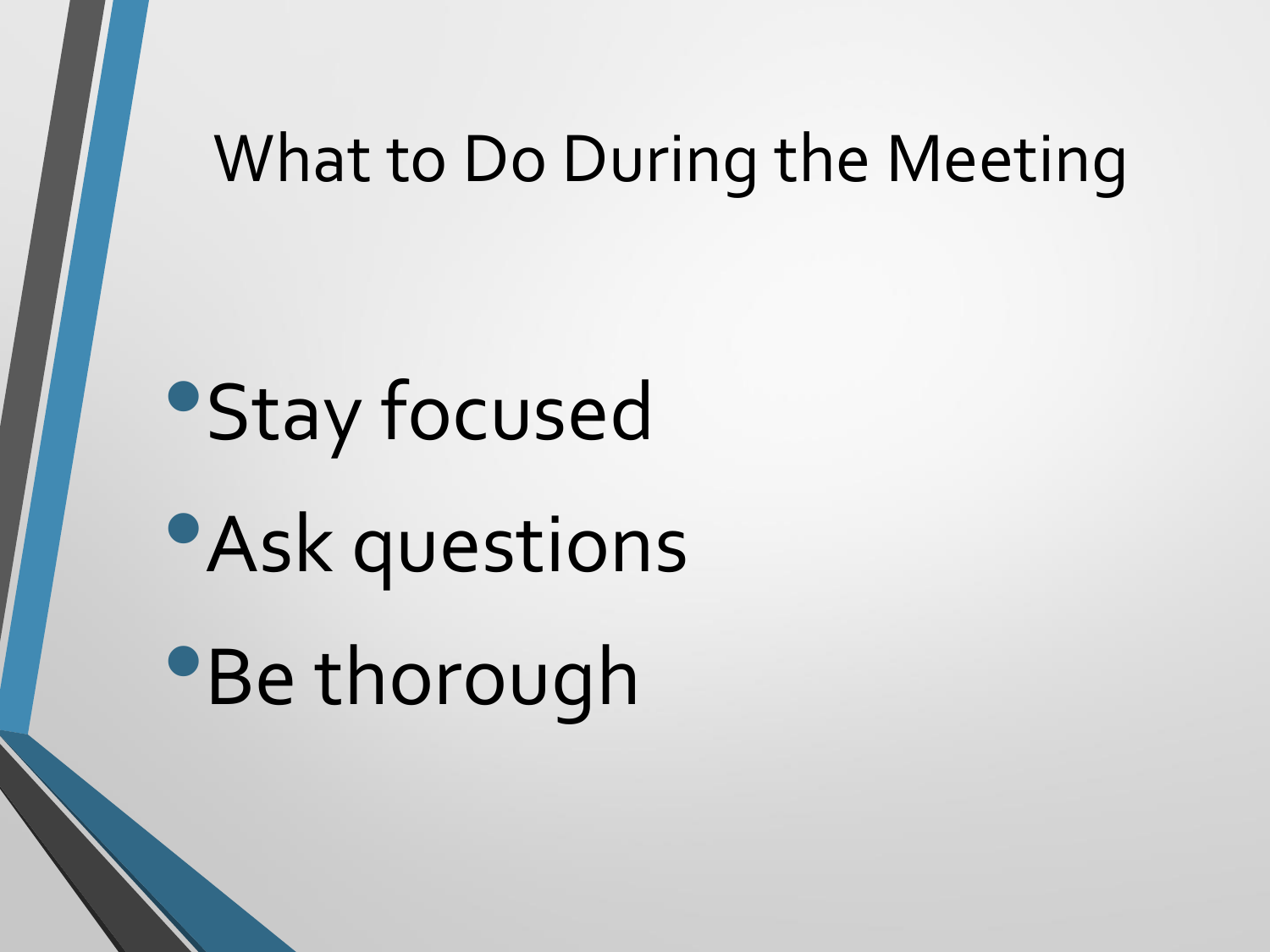### What Can I Do If I Don't Agree

#### If We Don't Agree

- If the team cannot agree after several minutes of discussion add the item to a parking lot and come back to it later during the meeting.
- Avoid getting stuck debating a particular point over and over.
- Be clear in your mind on where you can and cannot compromise.
- Communicate in a clear, calm, and reasonable way.

#### If I Get Emotional

- Be respectful even if you don't agree.
- Take a break if you need one.
- Remind yourself of the purpose of the meeting; to develop an appropriate IEP for your child.

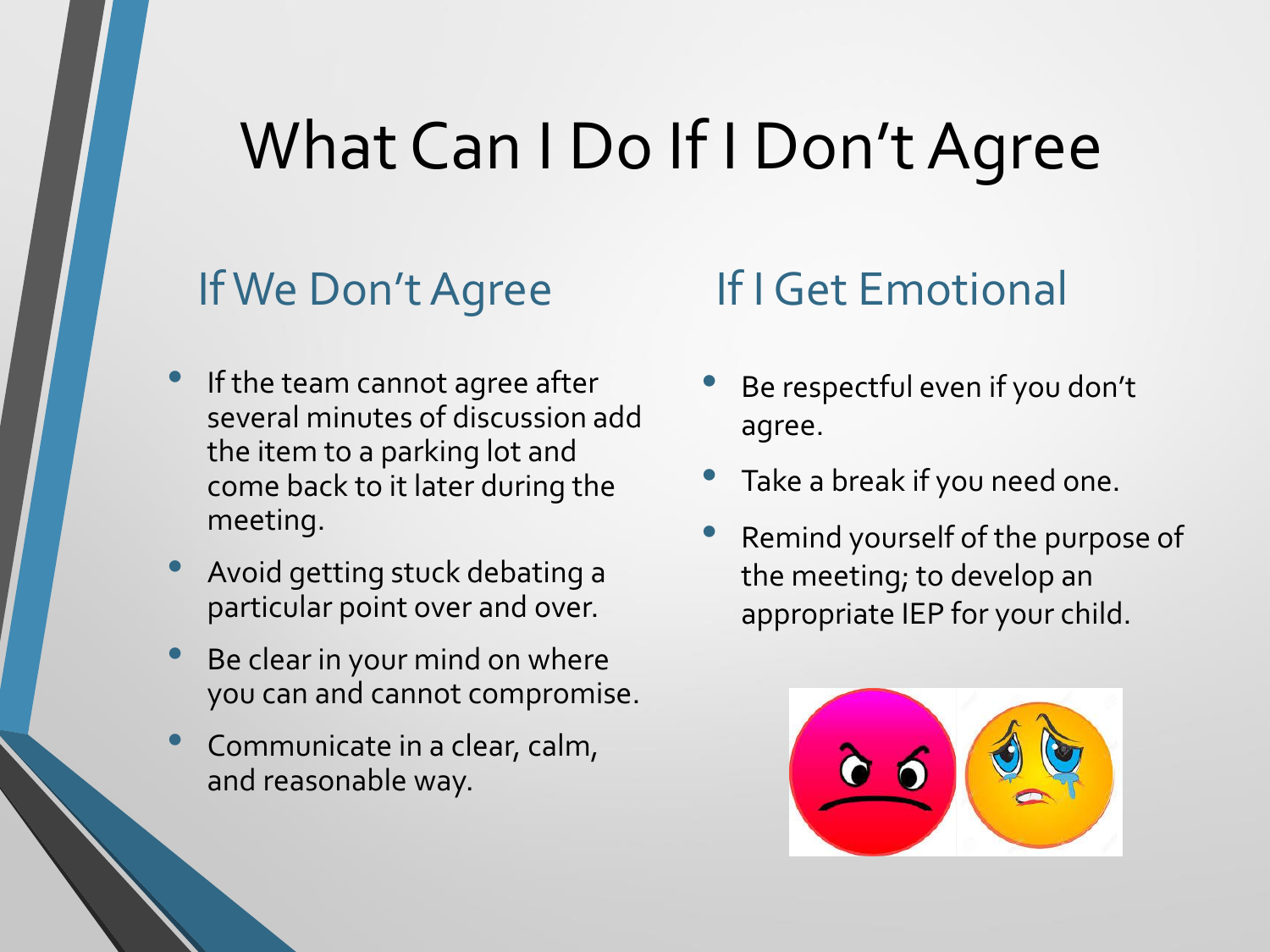### What If We Still Don't Agree

#### Refuse Permission to Implement the IEP

- Ask for written notice on the issue under disagreement; which includes:
	- Options the school considered and why they were rejected,
	- Evaluation procedures, tests, records, or reports used as a basis for the schools proposal or refusal,
	- Describe any other facts that are relevant to what the school is proposing or refusing.

Formal IDEA Conflict Resolution Options

- Facilitated IEPs
- Request Mediation
- Request Due Process
- **State Complaint**

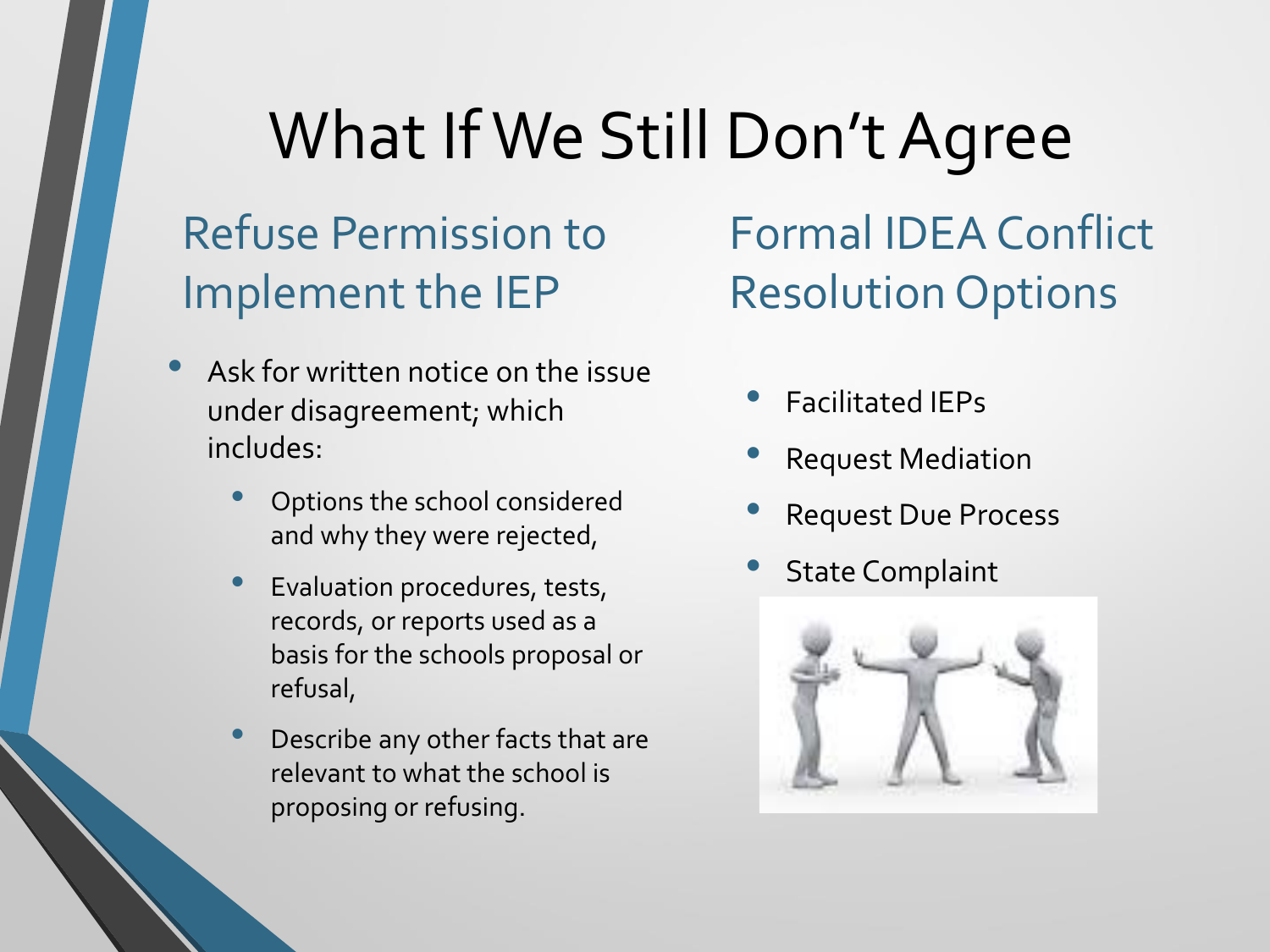### Facilitated IEP

- Either parent or school may request the meeting; both parties must agree
- Purpose is to resolve disagreements concerning the student's IEP
- Process utilizes the skills of an independent, state-approved, trained facilitator
- Facilitators are trained in skills of communication and listening
- Facilitators find common grounds and builds; keeps focus on student's needs
- No cost to parents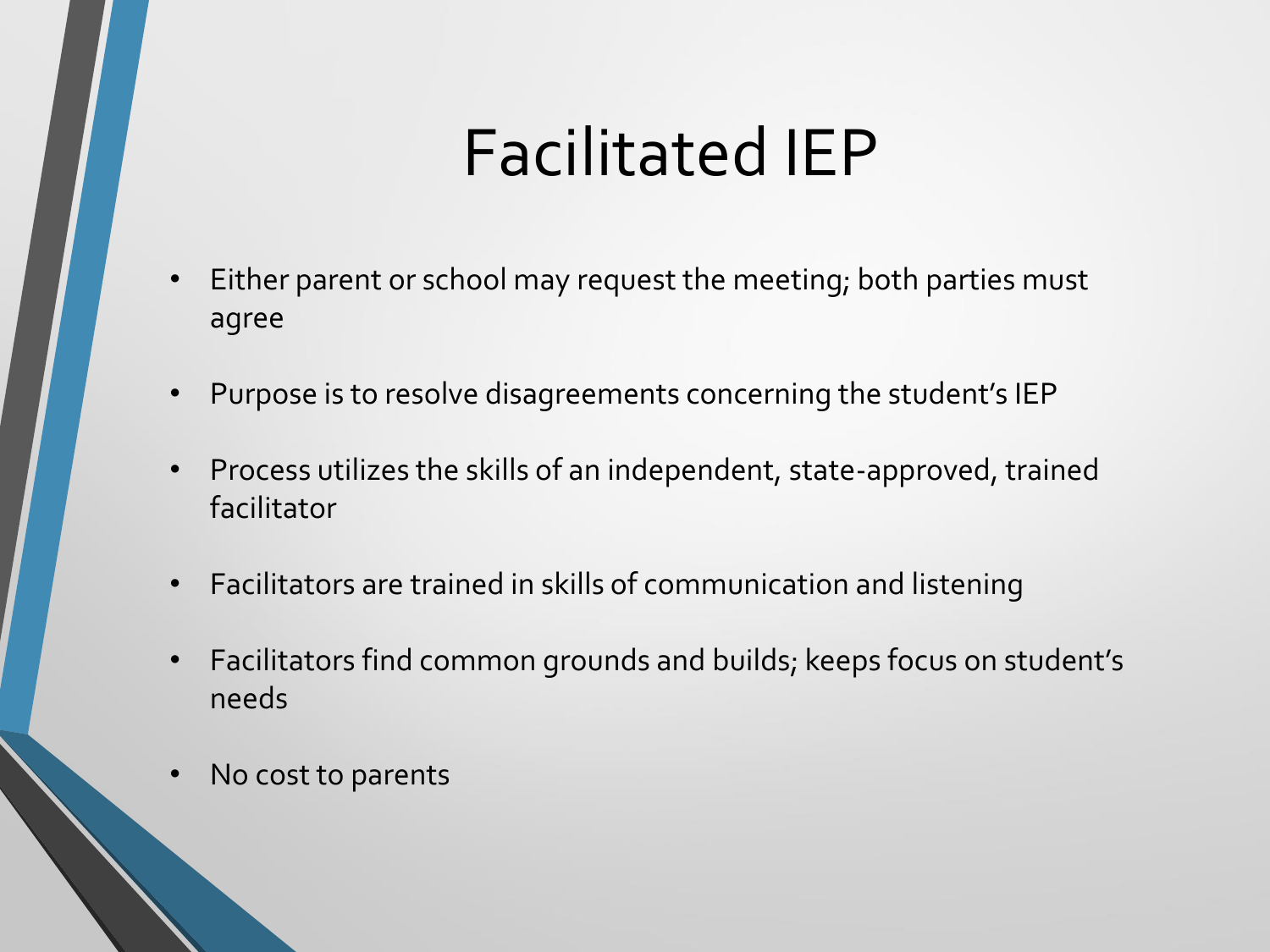# Mediation

- Parents and school meet with third party
- Can be initiated by either party
- Must be conducted by a qualified, impartial mediator who is: Knowledgeable of the laws and regulations relating to special education
- Schedule convenient to parties
- Must be voluntary to both parties
- Mediator doesn't render a decision but if a decision is made at the end of the meeting it is final.
- No cost to parent/guardian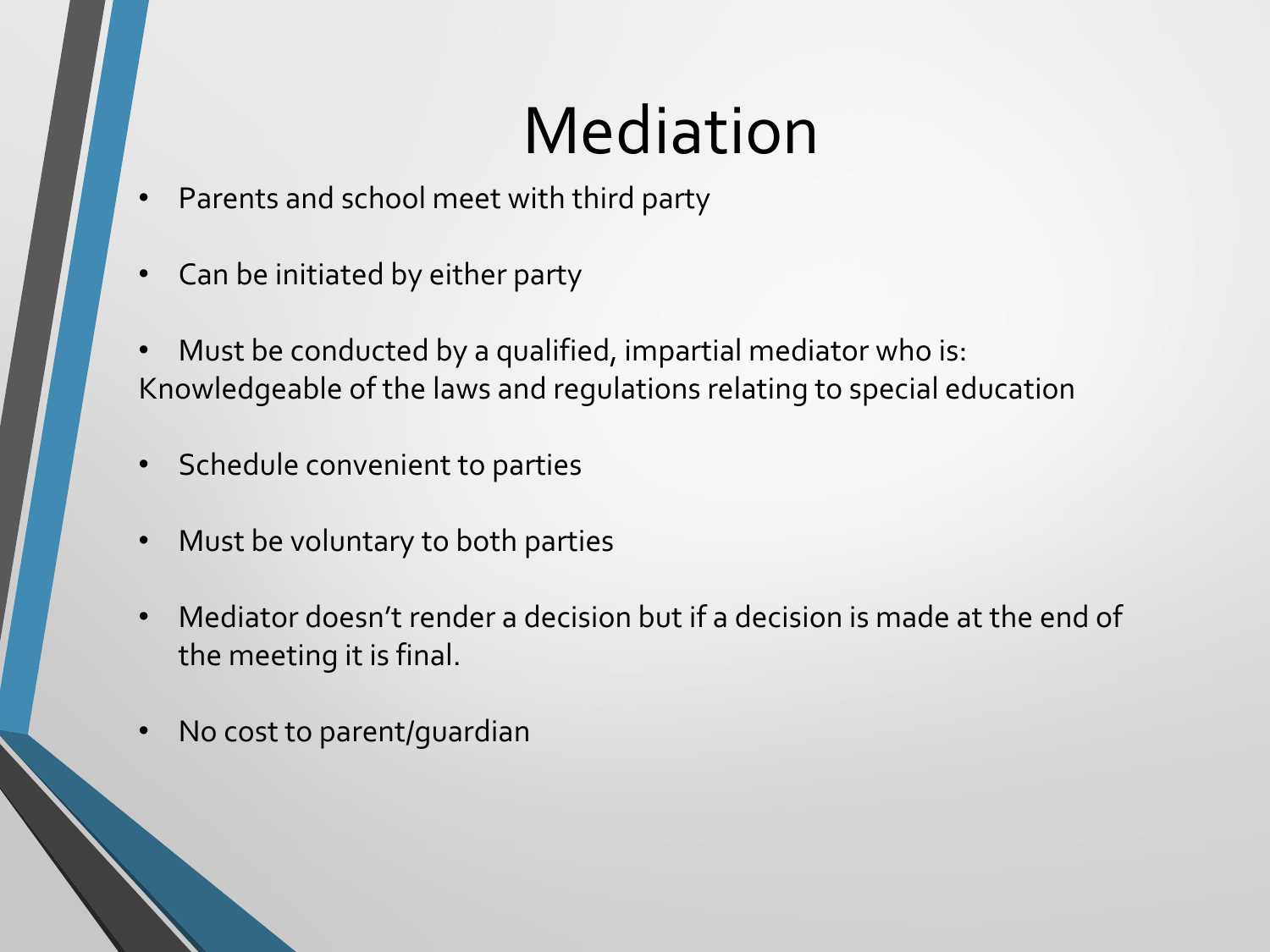### State Complaint

- Can be filed by parent, organization, or individual alleging that school district has violated IDEA rights
- No charge to parents/individual to file
- Must be filed within one year of alleged violation
- Must state the facts of the violation
- Must be sent to the Special Education department, with copy to school serving the child
- Parents may use their own letter, or form provided on Ala. State Dept. of Ed. website: https://www.alabamaachieves.org/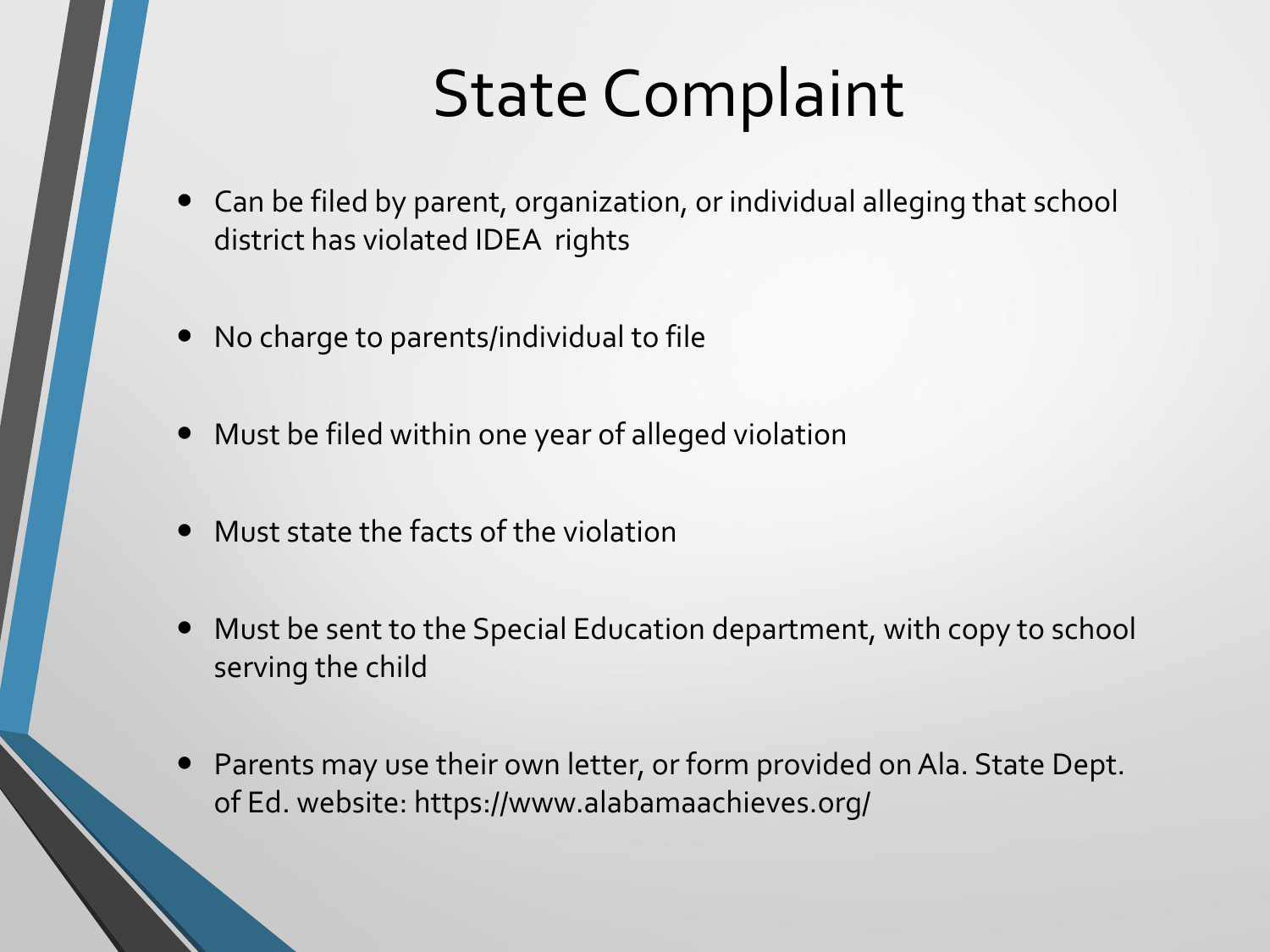### Due Process Complaint

- Must be filed within two years of when the party knew, or should have known of the problem or issue
- Can be filed by parent or school district
- Must relate to identification, evaluation, or educational placement, or the provision of a Free Appropriate Public Education (FAPE)
- The Complaint will be heard by a hearing officer
- There may be fees associated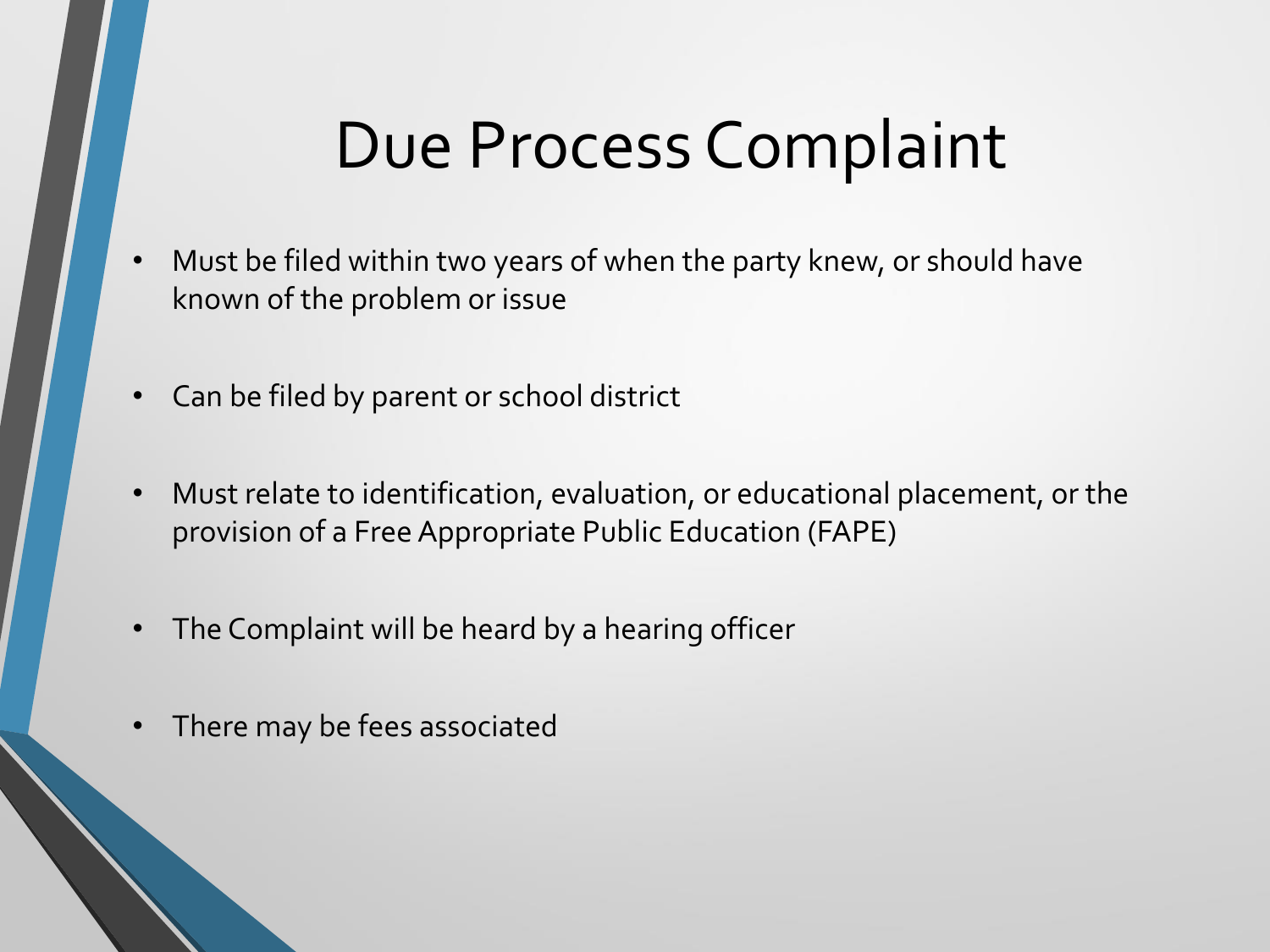#### When the IEP is Completely Written

• You will be asked to sign/e-sign the IEP

Your signature documents that you participated not necessarily that you agreed

Get a copy of the IEP before leaving or clarify when you will receive the copy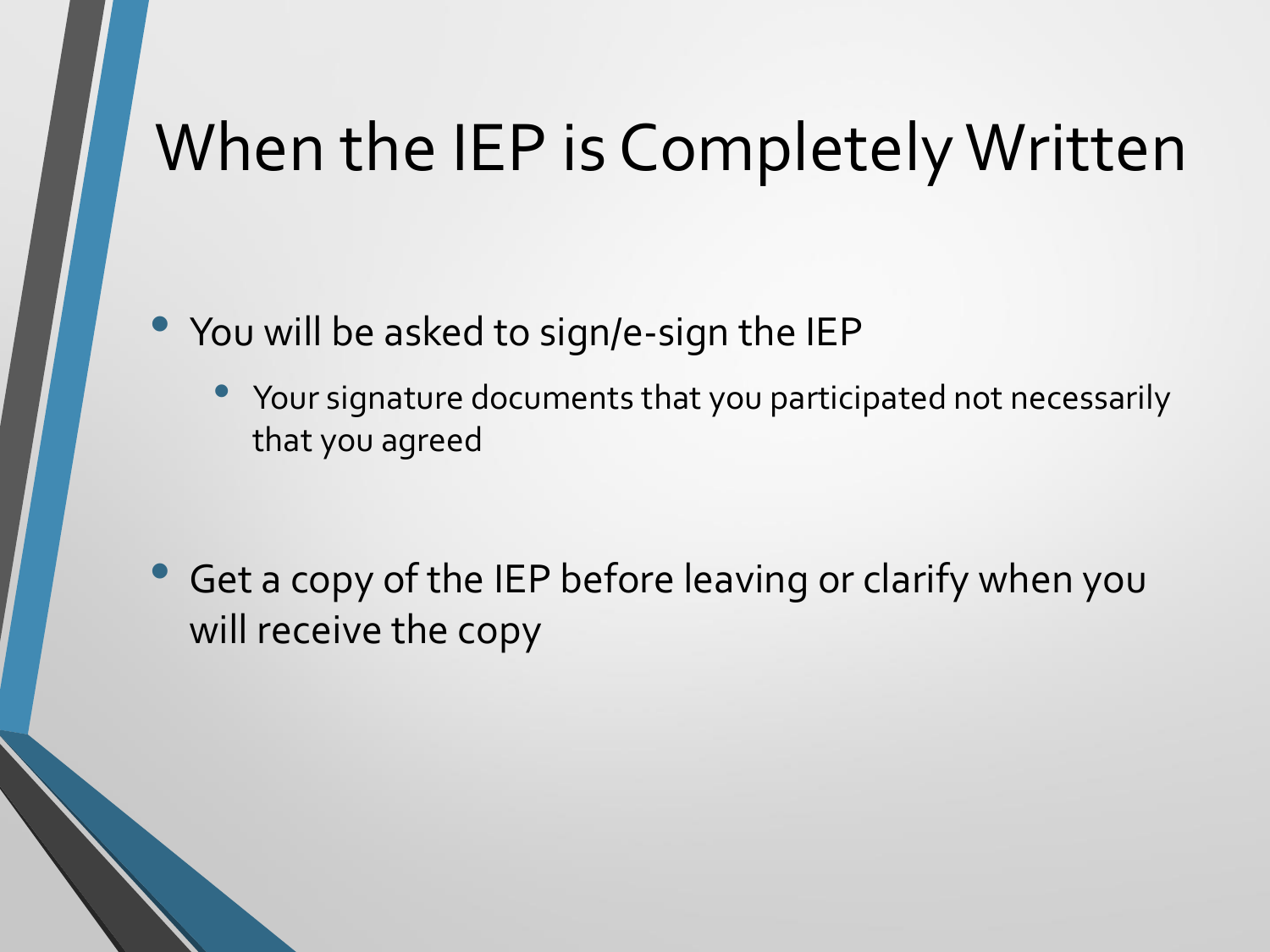#### Final Words

Keep in mind that developing an IEP is a learning process. With time it gets easier. Maintain your sense of humor and try to relax. When parents and schools truly work together, the process works well, and the best results for your child can be realized.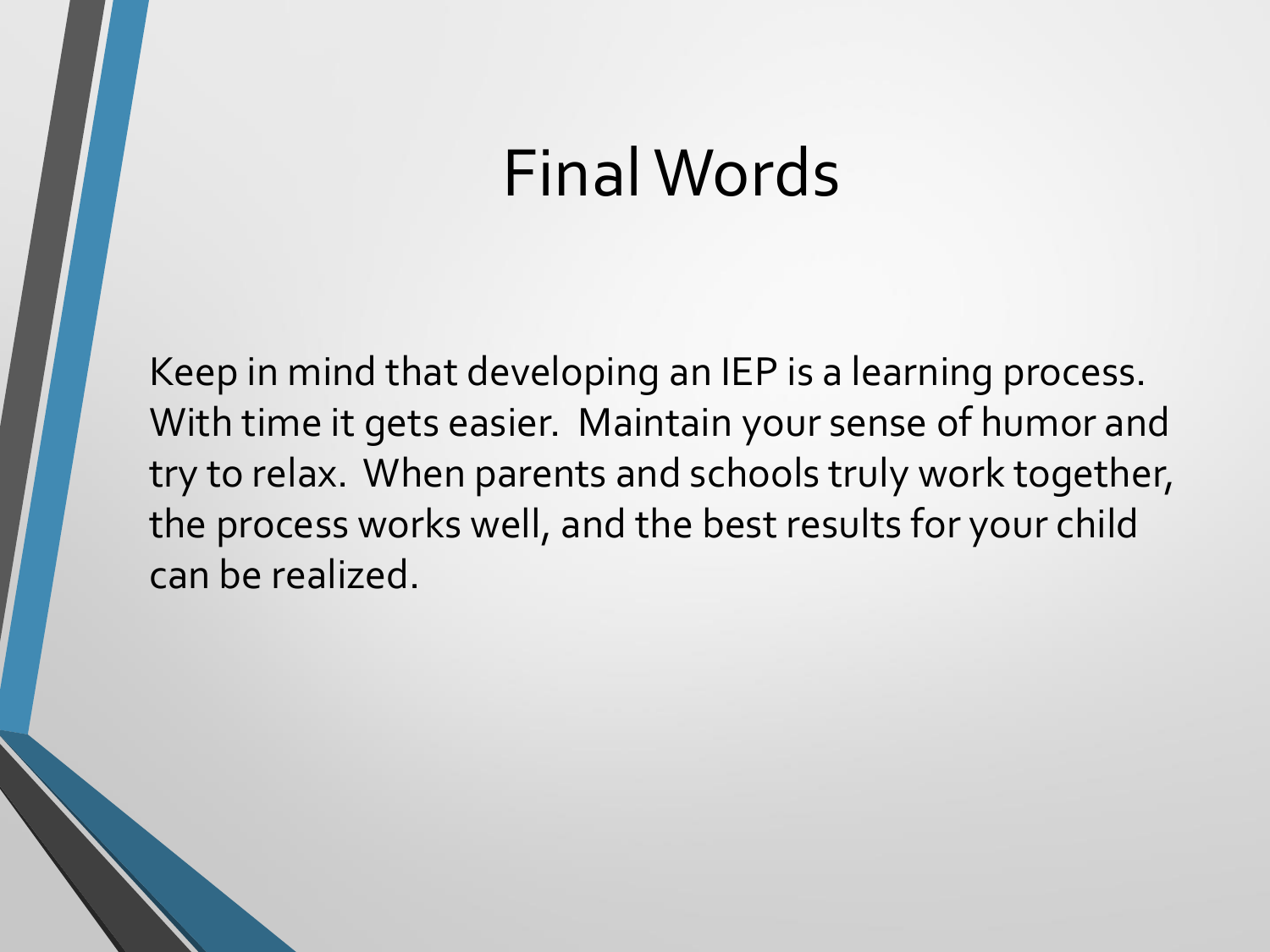#### Resources

#### Forms and Documents

- Information to Share About My Child (APEC)
- IEP forms (ALSDE)
- Student Assessment Program Policies and Procedures of Special Populations (ALSDE)
- Alabama Administrative Code (ALSDE)
- Curriculum and Standards Guides (ALSDE)

#### Places to Get Information

- www.alabamaparentcenter.com
- https://www.alabamaachieves.org/